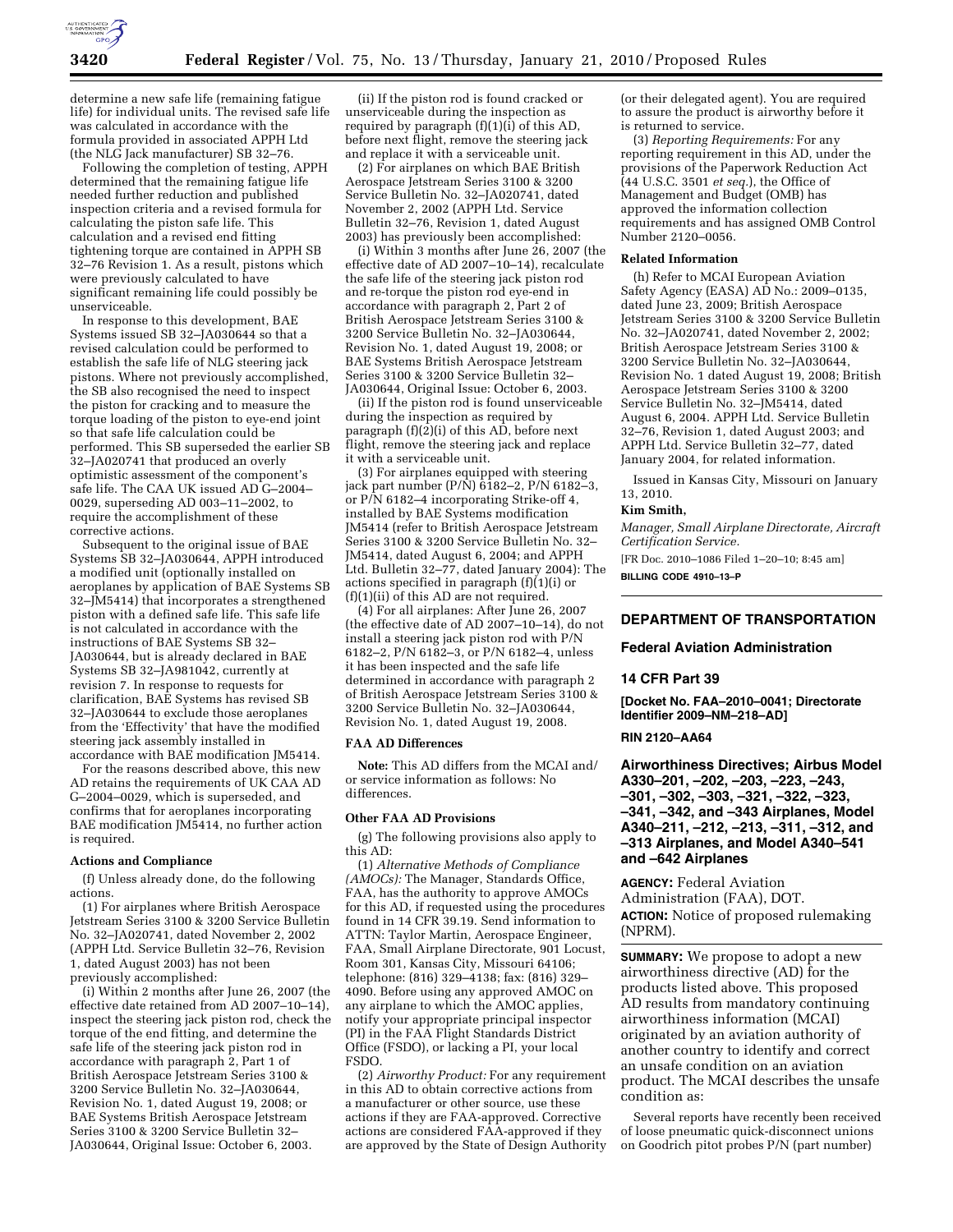0851HL. These may be the result of mistorque of the affected unions at equipment manufacturing level. Investigations are still on-going to determine the root cause(s).

This condition, if not corrected, could lead to an air leak, resulting in incorrect total pressure measurement and consequent erroneous Calibrated Airspeed (CAS)/MACH parameters delivered by the Air Data Computer (ADC).

\* \* \* \* \*

Loss or fluctuation of indicated airspeed could result in misleading information provided to the flightcrew. The proposed AD would require actions that are intended to address the unsafe condition described in the MCAI.

**DATES:** We must receive comments on this proposed AD by March 8, 2010.

**ADDRESSES:** You may send comments by any of the following methods:

• *Federal eRulemaking Portal:* Go to *http://www.regulations.gov*. Follow the instructions for submitting comments.

• *Fax:* (202) 493–2251.

• *Mail:* U.S. Department of Transportation, Docket Operations, M– 30, West Building Ground Floor, Room W12–140, 1200 New Jersey Avenue, SE., Washington, DC 20590.

• *Hand Delivery:* U.S. Department of Transportation, Docket Operations, M– 30, West Building Ground Floor, Room W12–140, 1200 New Jersey Avenue, SE., Washington, DC, between 9 a.m. and 5 p.m., Monday through Friday, except Federal holidays.

For service information identified in this proposed AD, contact Airbus SAS— Airworthiness Office—EAL, 1 Rond Point Maurice Bellonte, 31707 Blagnac Cedex, France; telephone +33 5 61 93 36 96; fax +33 5 61 93 45 80, e-mail *airworthiness.A330–A340@airbus.com*; Internet *http://www.airbus.com*. You may review copies of the referenced service information at the FAA, Transport Airplane Directorate, 1601 Lind Avenue, SW., Renton, Washington. For information on the availability of this material at the FAA, call 425–227– 1221 or 425–227–1152.

### **Examining the AD Docket**

You may examine the AD docket on the Internet at *http:// www.regulations.gov;* or in person at the Docket Operations office between 9 a.m. and 5 p.m., Monday through Friday, except Federal holidays. The AD docket contains this proposed AD, the regulatory evaluation, any comments received, and other information. The street address for the Docket Operations office (telephone (800) 647–5527) is in the **ADDRESSES** section. Comments will be available in the AD docket shortly after receipt.

#### **FOR FURTHER INFORMATION CONTACT:**

Vladimir Ulyanov, Aerospace Engineer, International Branch, ANM–116, FAA, Transport Airplane Directorate, 1601 Lind Avenue, SW., Renton, Washington 98057–3356; telephone (425) 227–1138; fax (425) 227–1149.

## **SUPPLEMENTARY INFORMATION:**

#### **Comments Invited**

We invite you to send any written relevant data, views, or arguments about this proposed AD. Send your comments to an address listed under the **ADDRESSES** section. Include ''Docket No. FAA–2010–0041; Directorate Identifier 2009–NM–218–AD'' at the beginning of your comments. We specifically invite comments on the overall regulatory, economic, environmental, and energy aspects of this proposed AD. We will consider all comments received by the closing date and may amend this proposed AD based on those comments.

We have lengthened the 30-day comment period for proposed ADs that address MCAI originated by aviation authorities of other countries to provide adequate time for interested parties to submit comments. The comment period for these proposed ADs is now typically 45 days, which is consistent with the comment period for domestic transport ADs.

We will post all comments we receive, without change, to *http:// www.regulations.gov;* including any personal information you provide. We will also post a report summarizing each substantive verbal contact we receive about this proposed AD.

## **Discussion**

The European Aviation Safety Agency (EASA), which is the Technical Agent for the Member States of the European Community, has issued Emergency Airworthiness Directive 2009–0202–E, dated September 21, 2009, and corrected September 22, 2009 (referred to after this as ''the MCAI''), to correct an unsafe condition for the specified products. The MCAI states:

Several reports have recently been received of loose pneumatic quick-disconnect unions on Goodrich pitot probes P/N (part number) 0851HL. These may be the result of mistorque of the affected unions at equipment manufacturing level. Investigations are still on-going to determine the root cause(s).

This condition, if not corrected, could lead to an air leak, resulting in incorrect total pressure measurement and consequent erroneous Calibrated Airspeed (CAS)/MACH parameters delivered by the Air Data Computer (ADC).

As a precautionary measure, this AD requires a torque check of the pneumatic quick-disconnect union on certain Goodrich P/N 0851HL pitot probes and corrective action, depending on findings.

\* \* \* \* \* Loss or fluctuation of indicated airspeed could result in misleading information provided to the flightcrew. If the quickdisconnect union fitted on the pitot probe is not adequately torqued, the corrective action includes applying torque. You may obtain further information by examining the MCAI in the AD docket.

## **Relevant Service Information**

Airbus has issued All Operators Telexes A330–34A3235 (for Model A330–201, –202, –203, –223, –243, –301, –302, –303, –321, –322, –323, –341, –342, and –343 airplanes); A340– 34A4241 (for Model A340–211, –212, –213, –311, –312, and –313 airplanes); and A340–34A5074 (for Model A340– 541 and –642 airplanes); all Revision 1, all dated September 21, 2009. The actions described in the service information are intended to correct the unsafe condition identified in the MCAI.

## **FAA's Determination and Requirements of This Proposed AD**

This product has been approved by the aviation authority of another country, and is approved for operation in the United States. Pursuant to our bilateral agreement with the State of Design Authority, we have been notified of the unsafe condition described in the MCAI and service information referenced above. We are proposing this AD because we evaluated all pertinent information and determined an unsafe condition exists and is likely to exist or develop on other products of the same type design.

## **Differences Between This AD and the MCAI or Service Information**

We have reviewed the MCAI and related service information and, in general, agree with their substance. But we might have found it necessary to use different words from those in the MCAI to ensure the AD is clear for U.S. operators and is enforceable. In making these changes, we do not intend to differ substantively from the information provided in the MCAI and related service information.

We might also have proposed different actions in this AD from those in the MCAI in order to follow FAA policies. Any such differences are highlighted in a NOTE within the proposed AD.

### **Costs of Compliance**

Based on the service information, we estimate that this proposed AD would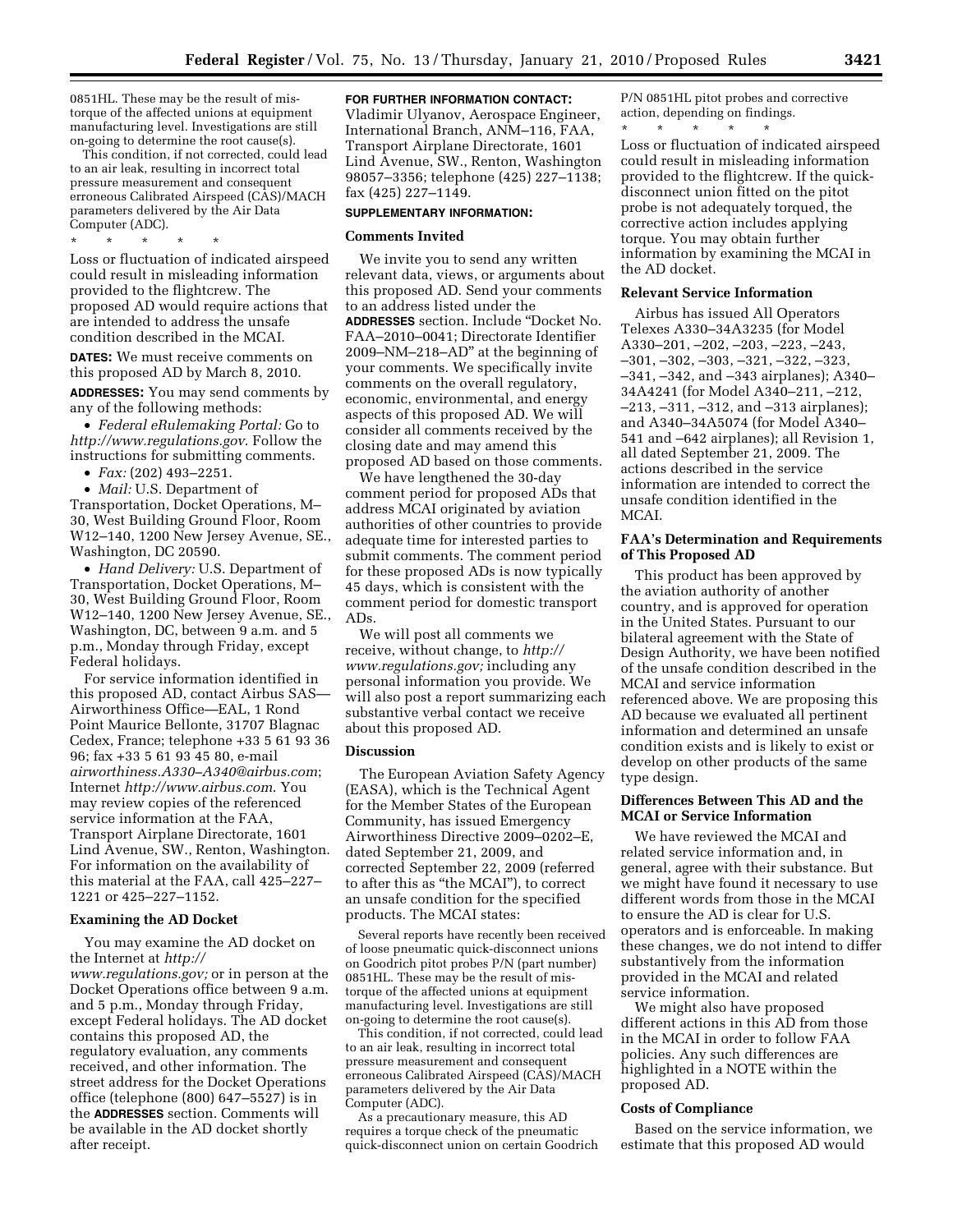affect about 47 products of U.S. registry. We also estimate that it would take about 1 work-hour per product to comply with the basic requirements of this proposed AD. The average labor rate is \$80 per work-hour. Based on these figures, we estimate the cost of the proposed AD on U.S. operators to be \$3,760, or \$80 per product.

# **Authority for This Rulemaking**

Title 49 of the United States Code specifies the FAA's authority to issue rules on aviation safety. Subtitle I, section 106, describes the authority of the FAA Administrator. ''Subtitle VII: Aviation Programs,'' describes in more detail the scope of the Agency's authority.

We are issuing this rulemaking under the authority described in ''Subtitle VII, Part A, Subpart III, Section 44701: General requirements.'' Under that section, Congress charges the FAA with promoting safe flight of civil aircraft in air commerce by prescribing regulations for practices, methods, and procedures the Administrator finds necessary for safety in air commerce. This regulation is within the scope of that authority because it addresses an unsafe condition that is likely to exist or develop on products identified in this rulemaking action.

### **Regulatory Findings**

We determined that this proposed AD would not have federalism implications under Executive Order 13132. This proposed AD would not have a substantial direct effect on the States, on the relationship between the national Government and the States, or on the distribution of power and responsibilities among the various levels of government.

For the reasons discussed above, I certify this proposed regulation:

1. Is not a ''significant regulatory action'' under Executive Order 12866;

2. Is not a "significant rule" under the DOT Regulatory Policies and Procedures (44 FR 11034, February 26, 1979); and

3. Will not have a significant economic impact, positive or negative, on a substantial number of small entities under the criteria of the Regulatory Flexibility Act.

We prepared a regulatory evaluation of the estimated costs to comply with this proposed AD and placed it in the AD docket.

# **List of Subjects in 14 CFR Part 39**

Air transportation, Aircraft, Aviation safety, Incorporation by reference, Safety.

## **The Proposed Amendment**

Accordingly, under the authority delegated to me by the Administrator, the FAA proposes to amend 14 CFR part 39 as follows:

# **PART 39—AIRWORTHINESS DIRECTIVES**

1. The authority citation for part 39 continues to read as follows:

**Authority:** 49 U.S.C. 106(g), 40113, 44701.

### **§ 39.13 [Amended]**

2. The FAA amends § 39.13 by adding the following new AD:

**Airbus:** Docket No. FAA–2010–0041; Directorate Identifier 2009–NM–218–AD.

### **Comments Due Date**

(a) We must receive comments by March 8, 2010.

## **Affected ADs**

(b) None.

#### **Applicability**

(c) This AD applies to the Airbus airplanes identified in paragraphs (c)(1), (c)(2), and (c)(3) of this AD; certificated in any category; all manufacturer serial numbers; with pitot probes having Goodrich part number (P/N) 0851HL, serial numbers 267328 through 270714 inclusive.

(1) Model A330–201, –202, –203, –223,  $-243, -301, -302, -303, -321, -322, -323,$ –341, –342, and –343 airplanes.

(2) Model A340–211, –212, –213, –311, –312, and –313 airplanes.

(3) Model A340–541 and –642 airplanes.

## TABLE 1—AIRBUS SERVICE INFORMATION

#### **Subject**

(d) Air Transport Association (ATA) of America Code 34: Navigation.

### **Reason**

(e) The mandatory continued airworthiness information (MCAI) states:

Several reports have recently been received of loose pneumatic quick-disconnect unions on Goodrich pitot probes P/N (part number) 0851HL. These may be the result of mistorque of the affected unions at equipment manufacturing level. Investigations are still on-going to determine the root cause(s).

This condition, if not corrected, could lead to an air leak, resulting in incorrect total pressure measurement and consequent erroneous Calibrated Airspeed (CAS)/MACH parameters delivered by the Air Data Computer (ADC).

As a precautionary measure, this AD requires a torque check of the pneumatic quick-disconnect union on certain Goodrich P/N 0851HL pitot probes and corrective action, depending on findings.

\* \* \* \* \* Loss or fluctuation of indicated airspeed could result in misleading information provided to the flightcrew. If the quickdisconnect union fitted on the pitot probe is not adequately torqued, the corrective action includes applying torque.

## **Compliance**

(f) You are responsible for having the actions required by this AD performed within the compliance times specified, unless the actions have already been done.

#### **Actions**

(g) At the time specified, do the following actions.

(1) Within 14 days after the effective date of this AD: Perform a torque check of the pneumatic quick-disconnect union of each pitot probe having Goodrich P/N 0851HL to determine if the torque is adequate, in accordance with the instructions of the applicable service information specified in Table 1 of this AD. Before further flight, do all applicable corrective actions in accordance with the instructions of the applicable service information specified in Table 1 of this AD.

| Airbus All Operators Telex                                                                                                                                                                                             | Revision | Dated                                                             |
|------------------------------------------------------------------------------------------------------------------------------------------------------------------------------------------------------------------------|----------|-------------------------------------------------------------------|
| A330-34A3235 (for Model A330-201, -202, -203, -223, -243, -301, -302, -303, -321, -322, -323,<br>$-341, -342,$ and $-343$ airplanes).<br>A340-34A4241 (for Model A340-211, -212, -213, -311, -312, and -313 airplanes) |          | September 21, 2009.<br>September 21, 2009.<br>September 21, 2009. |

(2) Within 30 days after performing the torque check required by paragraph (g)(1) of this AD, or within 30 days after the effective date of this AD, whichever occurs later: Report the torque check results to Airbus, including no findings, as specified in the

instructions of the applicable service information listed in Table 1 of this AD.

(3) Actions done before the effective date of this AD in accordance with Airbus All Operators Telexes A330–34A3235, A340– 34A4241, and A340–34A5074, all dated

September 10, 2009, are acceptable for compliance with the corresponding requirements in paragraph (g)(1) of this AD.

(4) As of the effective date of this AD, no person may install a pitot probe having Goodrich P/N 0851HL on any airplane,